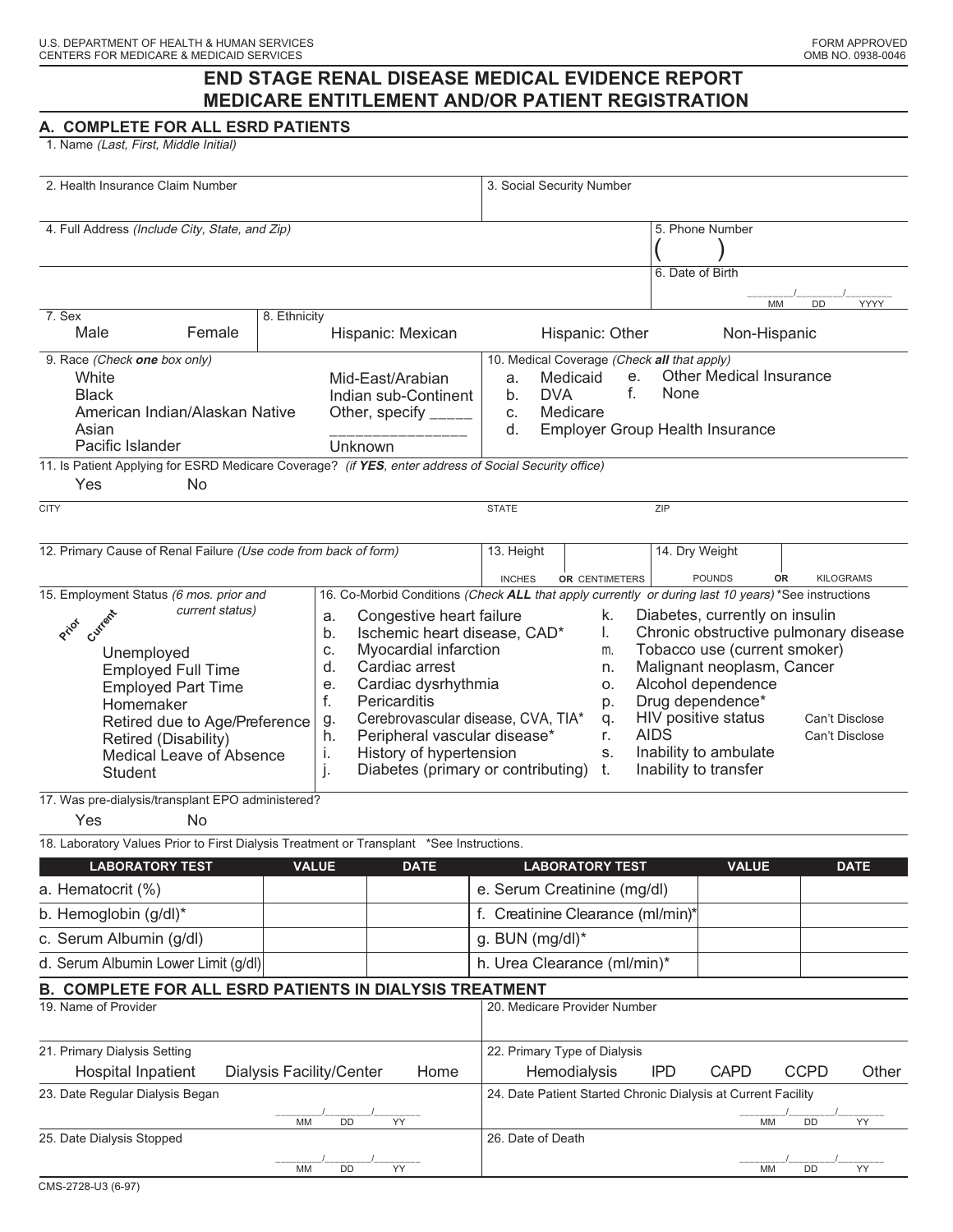|                                                           |                                           | C. COMPLETE FOR ALL KIDNEY TRANSPLANT PATIENTS                                                                                                                                                                                                                                                                                                                                                                                                                                                                                                                                                                                                               |                                                   |                                                                                                                                                                                                                                                                                                                                                                                                                                                                                                                                                                                                       |  |  |  |  |  |
|-----------------------------------------------------------|-------------------------------------------|--------------------------------------------------------------------------------------------------------------------------------------------------------------------------------------------------------------------------------------------------------------------------------------------------------------------------------------------------------------------------------------------------------------------------------------------------------------------------------------------------------------------------------------------------------------------------------------------------------------------------------------------------------------|---------------------------------------------------|-------------------------------------------------------------------------------------------------------------------------------------------------------------------------------------------------------------------------------------------------------------------------------------------------------------------------------------------------------------------------------------------------------------------------------------------------------------------------------------------------------------------------------------------------------------------------------------------------------|--|--|--|--|--|
| 27. Date of Transplant                                    |                                           | 28. Name of Transplant Hospital                                                                                                                                                                                                                                                                                                                                                                                                                                                                                                                                                                                                                              | 29. Medicare Provider Number for Item 28          |                                                                                                                                                                                                                                                                                                                                                                                                                                                                                                                                                                                                       |  |  |  |  |  |
| MM                                                        | DD<br>YY                                  |                                                                                                                                                                                                                                                                                                                                                                                                                                                                                                                                                                                                                                                              |                                                   |                                                                                                                                                                                                                                                                                                                                                                                                                                                                                                                                                                                                       |  |  |  |  |  |
|                                                           |                                           |                                                                                                                                                                                                                                                                                                                                                                                                                                                                                                                                                                                                                                                              |                                                   | Date patient was admitted as an inpatient to a hospital in preparation for, or anticipation of, a kidney transplant prior to the                                                                                                                                                                                                                                                                                                                                                                                                                                                                      |  |  |  |  |  |
| date of actual transplantation.                           |                                           |                                                                                                                                                                                                                                                                                                                                                                                                                                                                                                                                                                                                                                                              |                                                   |                                                                                                                                                                                                                                                                                                                                                                                                                                                                                                                                                                                                       |  |  |  |  |  |
| 30. Enter Date                                            |                                           | 31. Name of Preparation Hospital                                                                                                                                                                                                                                                                                                                                                                                                                                                                                                                                                                                                                             | 32. Medicare Provider Number for Item 31          |                                                                                                                                                                                                                                                                                                                                                                                                                                                                                                                                                                                                       |  |  |  |  |  |
| <b>MM</b>                                                 | DD<br>YY                                  |                                                                                                                                                                                                                                                                                                                                                                                                                                                                                                                                                                                                                                                              |                                                   |                                                                                                                                                                                                                                                                                                                                                                                                                                                                                                                                                                                                       |  |  |  |  |  |
| 33. Current Status of Transplant                          |                                           |                                                                                                                                                                                                                                                                                                                                                                                                                                                                                                                                                                                                                                                              |                                                   |                                                                                                                                                                                                                                                                                                                                                                                                                                                                                                                                                                                                       |  |  |  |  |  |
| Functioning                                               |                                           | Non-Functioning                                                                                                                                                                                                                                                                                                                                                                                                                                                                                                                                                                                                                                              |                                                   |                                                                                                                                                                                                                                                                                                                                                                                                                                                                                                                                                                                                       |  |  |  |  |  |
| 34. If Nonfunctioning, Date of Return To Regular Dialysis |                                           |                                                                                                                                                                                                                                                                                                                                                                                                                                                                                                                                                                                                                                                              | 35. Current Dialysis Treatment Site               |                                                                                                                                                                                                                                                                                                                                                                                                                                                                                                                                                                                                       |  |  |  |  |  |
| <b>MM</b>                                                 | DD<br>YY                                  |                                                                                                                                                                                                                                                                                                                                                                                                                                                                                                                                                                                                                                                              | Hospital Inpatient                                | <b>Dialysis Facility/Center</b><br>Home                                                                                                                                                                                                                                                                                                                                                                                                                                                                                                                                                               |  |  |  |  |  |
|                                                           |                                           | D. COMPLETE FOR ALL ESRD SELF-DIALYSIS TRAINING PATIENTS (MEDICARE APPLICANTS ONLY)                                                                                                                                                                                                                                                                                                                                                                                                                                                                                                                                                                          |                                                   |                                                                                                                                                                                                                                                                                                                                                                                                                                                                                                                                                                                                       |  |  |  |  |  |
| 36. Name of Training Provider                             |                                           |                                                                                                                                                                                                                                                                                                                                                                                                                                                                                                                                                                                                                                                              | 37. Medicare Provider Number of Training Provider |                                                                                                                                                                                                                                                                                                                                                                                                                                                                                                                                                                                                       |  |  |  |  |  |
|                                                           |                                           |                                                                                                                                                                                                                                                                                                                                                                                                                                                                                                                                                                                                                                                              |                                                   |                                                                                                                                                                                                                                                                                                                                                                                                                                                                                                                                                                                                       |  |  |  |  |  |
| 38. Date Training Began                                   |                                           |                                                                                                                                                                                                                                                                                                                                                                                                                                                                                                                                                                                                                                                              | 39. Type of Training                              |                                                                                                                                                                                                                                                                                                                                                                                                                                                                                                                                                                                                       |  |  |  |  |  |
| <b>MM</b>                                                 | DD<br>YY                                  |                                                                                                                                                                                                                                                                                                                                                                                                                                                                                                                                                                                                                                                              | Hemodialysis                                      | <b>IPD</b><br><b>CAPD</b><br><b>CCPD</b>                                                                                                                                                                                                                                                                                                                                                                                                                                                                                                                                                              |  |  |  |  |  |
|                                                           |                                           | 40. This Patient is Expected to Complete (or has completed) Training                                                                                                                                                                                                                                                                                                                                                                                                                                                                                                                                                                                         |                                                   | 41. Date When Patient Completed, or is Expected to Complete, Training                                                                                                                                                                                                                                                                                                                                                                                                                                                                                                                                 |  |  |  |  |  |
|                                                           | and Will Self-dialyze on a Regular Basis. |                                                                                                                                                                                                                                                                                                                                                                                                                                                                                                                                                                                                                                                              |                                                   |                                                                                                                                                                                                                                                                                                                                                                                                                                                                                                                                                                                                       |  |  |  |  |  |
| Yes                                                       | No.                                       |                                                                                                                                                                                                                                                                                                                                                                                                                                                                                                                                                                                                                                                              | MM                                                | DD <sup>1</sup><br>YY                                                                                                                                                                                                                                                                                                                                                                                                                                                                                                                                                                                 |  |  |  |  |  |
|                                                           |                                           | I certify that the above self-dialysis training information is correct and is based on consideration of all pertinent                                                                                                                                                                                                                                                                                                                                                                                                                                                                                                                                        |                                                   |                                                                                                                                                                                                                                                                                                                                                                                                                                                                                                                                                                                                       |  |  |  |  |  |
|                                                           |                                           | medical, psychological, and sociological factors as reflected in records kept by this training facility.                                                                                                                                                                                                                                                                                                                                                                                                                                                                                                                                                     |                                                   |                                                                                                                                                                                                                                                                                                                                                                                                                                                                                                                                                                                                       |  |  |  |  |  |
|                                                           |                                           | 42. Printed Name and Signature of Physician Personally Familiar with the Patient's Training                                                                                                                                                                                                                                                                                                                                                                                                                                                                                                                                                                  |                                                   | 43. UPIN of Physician in Item 42                                                                                                                                                                                                                                                                                                                                                                                                                                                                                                                                                                      |  |  |  |  |  |
|                                                           |                                           |                                                                                                                                                                                                                                                                                                                                                                                                                                                                                                                                                                                                                                                              |                                                   |                                                                                                                                                                                                                                                                                                                                                                                                                                                                                                                                                                                                       |  |  |  |  |  |
| <b>E. PHYSICIAN IDENTIFICATION</b>                        |                                           |                                                                                                                                                                                                                                                                                                                                                                                                                                                                                                                                                                                                                                                              |                                                   |                                                                                                                                                                                                                                                                                                                                                                                                                                                                                                                                                                                                       |  |  |  |  |  |
| 44. Attending Physician (Print)                           |                                           |                                                                                                                                                                                                                                                                                                                                                                                                                                                                                                                                                                                                                                                              | 45. Physician's Phone No.                         | 46. UPIN of Physician in Item 44                                                                                                                                                                                                                                                                                                                                                                                                                                                                                                                                                                      |  |  |  |  |  |
|                                                           |                                           |                                                                                                                                                                                                                                                                                                                                                                                                                                                                                                                                                                                                                                                              |                                                   |                                                                                                                                                                                                                                                                                                                                                                                                                                                                                                                                                                                                       |  |  |  |  |  |
|                                                           |                                           | maintain life. I understand that this information is intended for use in establishing the patient's entitlement to<br>me to fine, imprisonment, civil penalty, or other civil sanctions under applicable Federal laws.                                                                                                                                                                                                                                                                                                                                                                                                                                       |                                                   | impairment that appears irreversible and permanent and requires a regular course of dialysis or kidney transplant to<br>Medicare benefits and that any falsification, misrepresentation, or concealment of essential information may subject                                                                                                                                                                                                                                                                                                                                                          |  |  |  |  |  |
|                                                           |                                           | 47. Attending Physician's Signature of Attestation (Same as Item 44)                                                                                                                                                                                                                                                                                                                                                                                                                                                                                                                                                                                         |                                                   | 48. Date                                                                                                                                                                                                                                                                                                                                                                                                                                                                                                                                                                                              |  |  |  |  |  |
|                                                           |                                           |                                                                                                                                                                                                                                                                                                                                                                                                                                                                                                                                                                                                                                                              |                                                   |                                                                                                                                                                                                                                                                                                                                                                                                                                                                                                                                                                                                       |  |  |  |  |  |
| 49. Remarks                                               |                                           |                                                                                                                                                                                                                                                                                                                                                                                                                                                                                                                                                                                                                                                              |                                                   | MM DD                                                                                                                                                                                                                                                                                                                                                                                                                                                                                                                                                                                                 |  |  |  |  |  |
|                                                           |                                           |                                                                                                                                                                                                                                                                                                                                                                                                                                                                                                                                                                                                                                                              |                                                   |                                                                                                                                                                                                                                                                                                                                                                                                                                                                                                                                                                                                       |  |  |  |  |  |
| F. OBTAIN SIGNATURE FROM PATIENT                          |                                           |                                                                                                                                                                                                                                                                                                                                                                                                                                                                                                                                                                                                                                                              |                                                   |                                                                                                                                                                                                                                                                                                                                                                                                                                                                                                                                                                                                       |  |  |  |  |  |
|                                                           |                                           | my application for Medicare entitlement under the Social Security Act and/or for scientific research.                                                                                                                                                                                                                                                                                                                                                                                                                                                                                                                                                        |                                                   | I hereby authorize any physician, hospital, agency, or other organization to disclose any medical records or other<br>information about my medical condition to the Department of Health and Human Services for purposes of reviewing                                                                                                                                                                                                                                                                                                                                                                 |  |  |  |  |  |
|                                                           |                                           | 50. Signature of Patient (Signature by Mark Must Be Witnessed.)                                                                                                                                                                                                                                                                                                                                                                                                                                                                                                                                                                                              |                                                   | 51. Date                                                                                                                                                                                                                                                                                                                                                                                                                                                                                                                                                                                              |  |  |  |  |  |
|                                                           |                                           |                                                                                                                                                                                                                                                                                                                                                                                                                                                                                                                                                                                                                                                              |                                                   |                                                                                                                                                                                                                                                                                                                                                                                                                                                                                                                                                                                                       |  |  |  |  |  |
| <b>G. PRIVACY ACT STATEMENT</b>                           |                                           |                                                                                                                                                                                                                                                                                                                                                                                                                                                                                                                                                                                                                                                              |                                                   | YY<br>MM<br><b>DD</b>                                                                                                                                                                                                                                                                                                                                                                                                                                                                                                                                                                                 |  |  |  |  |  |
|                                                           |                                           |                                                                                                                                                                                                                                                                                                                                                                                                                                                                                                                                                                                                                                                              |                                                   | The collection of this information is authorized by section 226A of the Social Security Act. The information provided will be used to determine if an individual is entitled to Medicare under the End Stage                                                                                                                                                                                                                                                                                                                                                                                          |  |  |  |  |  |
|                                                           |                                           | Executive Order 9397. Furnishing the information on this form is voluntary, but failure to do so may result in denial of Medicare benefits. Information from the ESRD PMMIS may be given to a<br>congressional office in response to an inquiry from the congressional office made at the request of the individual; an individual or organization for a research, demonstration, evaluation, or<br>You should be aware that P.L. 100-503, the Computer Matching and Privacy Protection Act of 1988, permits the government to verify information by way of computer matches.<br>H. FOR ESRD NETWORK USE ONLY IN CASES REFERRED TO ESRD MEDICAL REVIEW BOARD |                                                   | Renal Disease provisions of the law. The information will be maintained in system No. 09-70-0520, "End Stage Renal Disease Program Management and Medical Information System (ESRD PMMIS)",<br>published in the Privacy Act Issuance, 1991 Compilation, Vol. 1, pages 436–437, December 31, 1991, or as updated and republished. Collection of your Social Security number is authorized by<br>epidemiologic project related to the prevention of disease or disability, or the restoration or maintenance of health. Additional disclosures may be found in the Federal Register notice cited above. |  |  |  |  |  |
| 52. Network Confirmed as ESRD                             |                                           | 53. Authorized Signature                                                                                                                                                                                                                                                                                                                                                                                                                                                                                                                                                                                                                                     | 54. Date                                          | 55. Network Number                                                                                                                                                                                                                                                                                                                                                                                                                                                                                                                                                                                    |  |  |  |  |  |
|                                                           |                                           |                                                                                                                                                                                                                                                                                                                                                                                                                                                                                                                                                                                                                                                              |                                                   |                                                                                                                                                                                                                                                                                                                                                                                                                                                                                                                                                                                                       |  |  |  |  |  |
| Yes                                                       | No                                        |                                                                                                                                                                                                                                                                                                                                                                                                                                                                                                                                                                                                                                                              | MM<br><b>DD</b><br>YY                             |                                                                                                                                                                                                                                                                                                                                                                                                                                                                                                                                                                                                       |  |  |  |  |  |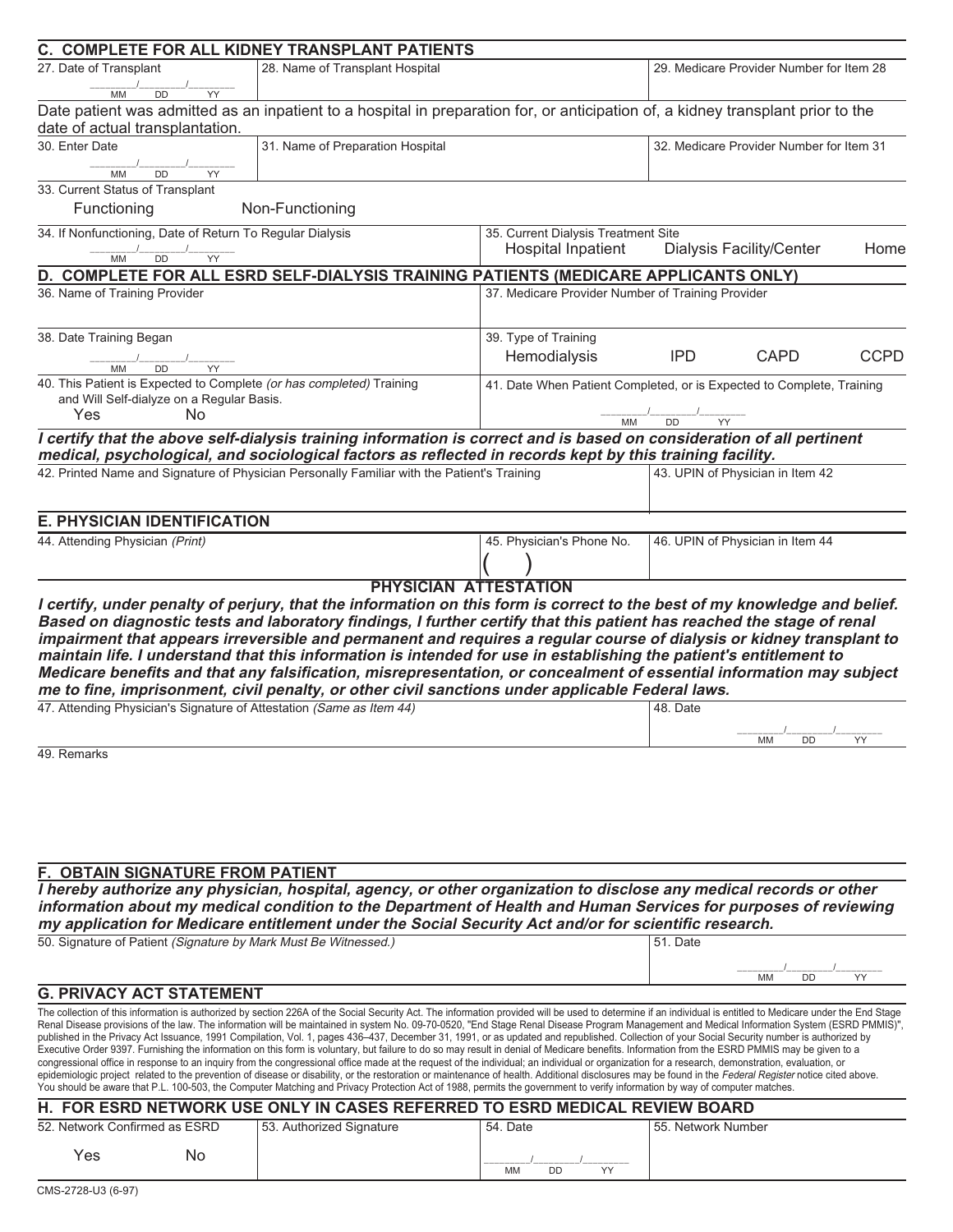### **LIST OF PRIMARY CAUSES OF END STAGE RENAL DISEASE**

Item 12. Primary Cause of Renal Failure should be completed by the attending physician from the list below. Enter the ICD-9-CM code plus the letter code to indicate the primary cause of end stage renal disease. If there are several probable causes of renal failure, choose one as primary.

| ICD-9 LTR       | <b>NARRATIVE</b>                                                                 | $ICD-9$ $LTR$ | <b>NARRATIVE</b>                                               |
|-----------------|----------------------------------------------------------------------------------|---------------|----------------------------------------------------------------|
| <b>DIABETES</b> |                                                                                  |               | <b>HYPERTENSION/LARGE VESSEL DISEASE</b>                       |
|                 | 25000 A Type II, adult-onset type or unspecified type diabetes                   | 4039          | D Renal disease due to hypertension                            |
|                 | 25001 A Type I, juvenile type, ketosis prone diabetes                            |               | (no primary renal disease)                                     |
|                 |                                                                                  | 4401          | A Renal artery stenosis                                        |
|                 | <b>GLOMERULONEPHRITIS</b>                                                        | 59381         | <b>B</b> Renal artery occlusion                                |
| 5829            | A Glomerulonephritis (GN)                                                        |               | 59381 E Cholesterol emboli, renal emboli                       |
| 5821            | (histologically not examined)<br>A Focal glomerulosclerosis, focal sclerosing GN |               | <b>CYSTIC/HEREDITARY/CONGENITAL DISEASES</b>                   |
| 5831            | A Membranous nephropathy                                                         |               | 75313 A Polycystic kidneys, adult type (dominant)              |
| 5832            | A Membranoproliferative GN type 1, diffuse MPGN                                  |               | 75314 A Polycystic, infantile (recessive)                      |
| 5832            | C Dense deposit disease, MPGN type 2                                             |               | 75316 A Medullary cystic disease, including nephronophthis     |
| 58381 B         | IgA nephropathy, Berger's disease                                                | 7595          | A Tuberous sclerosis                                           |
|                 | (proven by immunofluorescence)                                                   | 7598          | A Hereditary nephritis, Alport's syndrome                      |
| 58381           | C IgM nephropathy (proven by immunofluorescence)                                 | 2700          | A Cystinosis                                                   |
| 5804            | <b>B</b> Rapidly progressive GN                                                  | 2718          | <b>B</b> Primary oxalosis                                      |
| 5834            | C Goodpasture's Syndrome                                                         | 2727          | A Fabry's disease                                              |
| 5800            | C Post infectious GN, SBE                                                        | 7533          | A Congenital nephrotic syndrome                                |
| 5820            | A Other proliferative GN                                                         | 5839          | D Drash syndrome, mesangial sclerosis                          |
|                 |                                                                                  | 7532          | A Congenital obstructive uropathy                              |
|                 | <b>SECONDARY GN/VASCULITIS</b>                                                   | 7530          | B Renal hypoplasia, dysplasia, oligonephronia                  |
| 7100            | E Lupus erythematosus, (SLE nephritis)                                           | 7567          | A Prune belly syndrome                                         |
| 2870            | A Henoch-Schonlein syndrome                                                      | 7598          | B Hereditary/familial nephropathy                              |
| 7101            | <b>B</b> Scleroderma                                                             |               |                                                                |
| 2831            | A Hemolytic uremic syndrome                                                      |               | <b>NEOPLASMS/TUMORS</b>                                        |
| 4460            | C Polyarteritis                                                                  | 1890          | B Renal tumor (malignant)                                      |
| 4464            | B Wegener's granulomatosis                                                       | 1899          | A Urinary tract tumor (malignant)                              |
| 5839            | C Nephropathy due to heroin abuse and related drugs                              | 2230          | A Renal tumor (benign)                                         |
| 4462            | A Vasculitis and its derivatives                                                 | 2239          | A Urinary tract tumor (benign)                                 |
| 5839            | B Secondary GN, other                                                            | 2395          | A Renal tumor (unspecified)                                    |
|                 |                                                                                  | 2395          | B Urinary tract tumor (unspecified)                            |
|                 | <b>INTERSTITIAL NEPHRITIS/PYELONEPHRITIS</b>                                     |               | 20280 A Lymphoma of kidneys                                    |
|                 |                                                                                  | 2030          | A Multiple myeloma                                             |
| 9659            | A Analgesic abuse                                                                | 2030          | B Light chain nephropathy                                      |
| 5830            | <b>B</b> Radiation nephritis                                                     | 2773          | A Amyloidosis                                                  |
| 9849            | A Lead nephropathy                                                               |               | 99680 A Complication post bone marrow or other transplant      |
| 5909<br>27410   | A Nephropathy caused by other agents                                             |               |                                                                |
|                 | A Gouty nephropathy                                                              |               | <b>MISCELLANEOUS CONDITIONS</b>                                |
| 5920<br>5996    | C Nephrolithiasis<br>A Acquired obstructive uropathy                             |               | 28260 A Sickle cell disease/anemia                             |
| 5900            | A Chronic pyelonephritis, reflux nephropathy                                     |               | 28269 A Sickle cell trait and other sickle cell (HbS/Hb other) |
| 58389           | <b>B</b> Chronic interstitial nephritis                                          |               | 64620 A Post partum renal failure                              |
| 58089           | A Acute interstitial nephritis                                                   | 0429          | A AIDS nephropathy                                             |
|                 |                                                                                  |               |                                                                |

- B Urolithiasis
- A Nephrocalcinosis

- A Complication post bone marrow or other transplant
- 
- A AIDS nephropathy
- A Traumatic or surgical loss of kidney(s)
- 5724 A Hepatorenal syndrome<br>5836 A Tubular necrosis (no re
- A Tubular necrosis (no recovery)
- A Other renal disorders
- A Etiology uncertain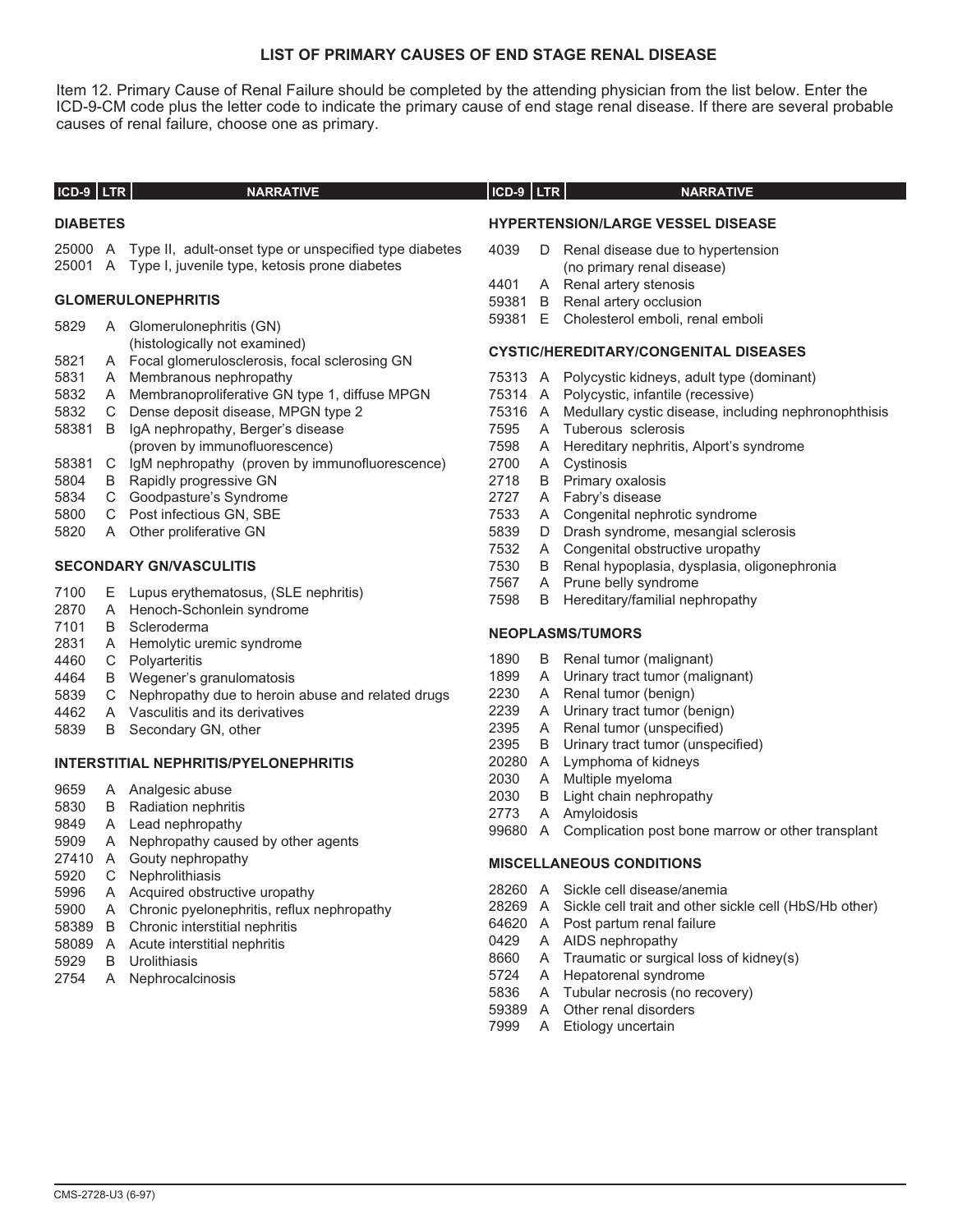### **INSTRUCTIONS FOR COMPLETION OF END STAGE RENAL DISEASE MEDICAL EVIDENCE REPORT MEDICARE ENTITLEMENT AND/OR PATIENT REGISTRATION**

For whom should this form be completed:

This form **SHOULD NOT** be completed for those patients who are in acute renal failure. Acute renal failure is a condition in which kidney function can be expected to recover after a short period of dialysis; i.e., several weeks or months.

This form **MUST BE** completed within 45 days for **ALL** patients beginning any of the following:

- A. For all patients who initially receive a kidney transplant instead of a course of dialysis.
- B. All patients for whom a regular course of dialysis has been prescribed by a physician because they have reached that stage of renal impairment that a kidney transplant or regular course of dialysis is necessary to maintain life. The first date of a regular course of

dialysis is the date this prescription is implemented whether as an inpatient of a hospital, an outpatient in a dialysis center or facility, or a home patient. This form should be completed for all patients in this category even if the patient dies within this time period.

- terminated because their coverage stopped 3 years post C. For beneficiaries who have already been entitled to ESRD Medicare benefits and those benefits were transplant but now are again applying for Medicare ESRD benefits because they returned to dialysis or received another kidney transplant.
- D. For beneficiaries who stopped dialysis for more than 12 months, have had their Medicare ESRD benefits terminated and now returned to dialysis or received a kidney transplant. These patients will be reapplying for Medicare benefits.

**All Items except as follows:** To be completed by the attending physician, head nurse, or social worker involved in this patient's treatment of renal disease.

**Items 12, 16, 47-48:** To be completed by the attending physician. **Item 42:** To be signed by the attending physician or the physician familiar with the patient's self-care dialysis training. **Items 50 and 51:** To be signed and dated by the patient.

- 1. Enter the patient's legal name (Last, first, middle initial). Name should appear exactly the same as it appears on patient's Social Security or Medicare card.
- 2. If the patient is covered by Medicare, enter his/her Health Insurance Claim Number as it appears on his/her Medicare card. This number can be verified from his/her Medicare card.
- 3. Enter the patient's own Social Security number. This number can be verified from his/her Social Security card.
- 4. Enter the patient's mailing address (number and street or post office box number, city, State, and ZIP code).
- 5. Enter the patient's home area code and telephone number.
- 6. Enter patient's date of birth (2-digit Month, Day, and 4-digit Year). Example 07/25/1950.
- 7. Check the appropriate block to identify sex.
- 8. Check the appropriate block to identify ethnicity. Definitions of the basic ethnicity categories for Federal statistics are as follows:

**Hispanic: Mexican**—A person of Mexican culture or origin, regardless of race.

**Hispanic: Other**—A person of Puerto Rican, Cuban, Central or South American, or other Spanish culture or origin, regardless of race.

**Non-Hispanic**—A person of culture or origin not described above, regardless of race.

9. Check **one** appropriate block to identify race. Definitions of the basic racial categories for Federal statistics are as follows: **White**—A person having origins in any of the original white peoples of Europe.

**Black**—A person having origins in any of the black racial groups of Africa.

**American Indian/Alaskan Native**—A person having origins in any of the original peoples of North America, and who maintains cultural identification through tribal affiliation or community recognition.

**Asian**—A person having origins in any of the original peoples of the Far East and Southeast Asia. Examples of this area include China, Japan and Korea.

**Pacific Islander**—A person having origins in any of the peoples of the Pacific Islands. Examples of this area include the Philippine Islands, Samoa and Hawaiian Islands.

**Mid-East/Arabian**—A person having origins in any of the peoples of the Middle East and Northern Africa. Examples of this area include Egypt, Israel, Iran, Iraq, Saudi Arabia, Jordan, and Kuwait.

**Indian Sub-Continent**—A person having origins in any of the peoples of the Indian Sub-continent. Examples of this area include India and Pakistan.

**Other, specify**—A person not having origins in any of the above categories. Write race(s) in space provided.

**Unknown**—Check this block if race is unknown.

10. Check **all** the blocks that apply to this patient's current medical insurance status.

**Medicare**—Patient is currently entitled to Federal Medicare benefits.

**Medicaid**—Patient is currently receiving State Medicaid benefits.

#### DISTRIBUTION OF COPIES:

- Forward the first part (blue) of this form to the Social Security office servicing the claim.
- Forward the second (green) of this form to the ESRD Network Coordinating Council.
- Retain the last part (white) in the patient's medical records file.

According to the Paperwork Reduction Act of 1995, no persons are required to a collection of information unless it displays a valid OMB control number. The valid OMB control number for this information is 0938-0046. The time required to complete this information collection is estimated to average 25 minutes per response, including the time to review instructions, search existing data resources, gather the data needed, and complete and review the information collection. If you have any comments concerning the accuracy of the time estimate(s) or suggestions for improving this form, please write to: CMS, 7500 Security Boulevard, N2-14-26, Baltimore, Maryland 21244-1850.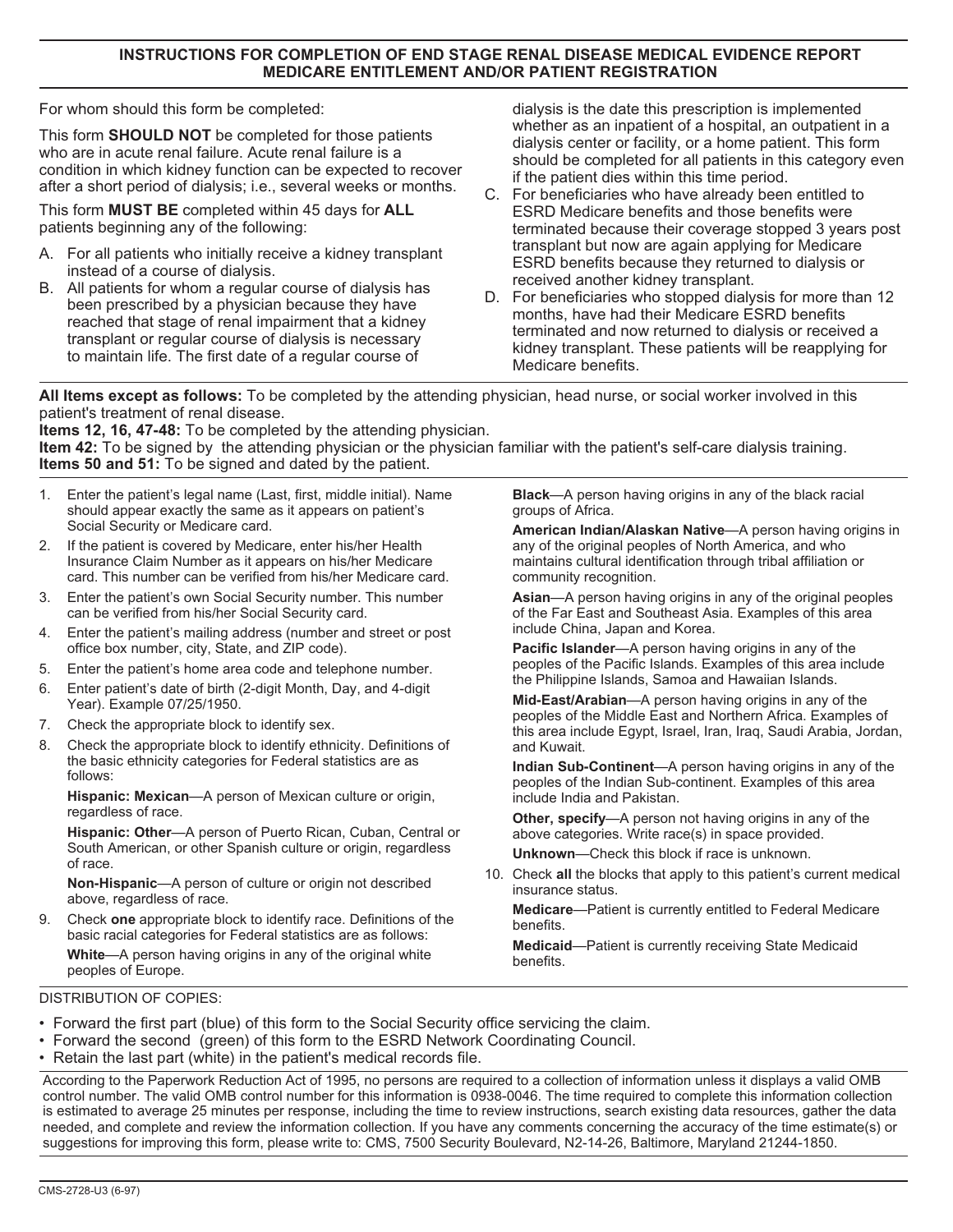**DVA**—Patient is receiving medical care from a Department of Veterans Affairs facility.

**Employer Group Health Insurance**—Patient receives medical benefits through an employer group health plan that covers employees, former employees, or the families of employees or former employees.

**Other Medical Insurance**—Patient is receiving medical benefits under a health insurance plan that is not Medicare, Medicaid, Department of Veterans Affairs, nor an employer group health insurance plan. Examples of other medical insurance are Railroad Retirement and CHAMPUS beneficiaries.

**None**—Patient has no medical insurance plan.

- 11. Check the appropriate yes or no block to indicate if patient is applying for ESRD Medicare. Note: Even though a person may already be entitled to general Medicare coverage, he should re-apply for ESRD Medicare coverage. If answer is yes, enter the address of the local Social Security office (street address, city, State and zip code) where patient will be applying for benefits.
- 12. **To be completed by the attending physician.** Enter the ICD-9-CM plus letter code from back of form to indicate the primary cause of end stage renal disease. These are the only acceptable causes of end stage renal disease.
- 13. Enter the patient's most recent recorded height in inches **OR** centimeters at time form is being completed. If entering height in centimeters, round to the nearest centimeter. Estimate or use last known height for those unable to be measured. (Example of inches - 62. DO NOT PUT 5'2") NOTE: For amputee patients, enter height prior to amputation.
- 14. Enter the patient's most recent recorded dry weight in pounds **OR** kilograms at time form is being completed. If entering weight in kilograms, round to the nearest kilogram.

#### **NOTE: For amputee patients, enter actual dry weight.**

- 15. Check the first box to indicate employment status 6 months prior to renal failure and the second box to indicate current employment status. **Check only one box for each time period**. If patient is under 6 years of age, leave blank.
- 16. **To be completed by the attending physician.** Check all co-morbid conditions that apply.

**\*Ischemic heart disease** includes prior coronary artery bypass (CABG), angioplasty and diagnoses of coronary artery disease (CAD)/coronary heart disease.

**\*Cerebrovascular Disease** includes history of stroke/ cerebrovascular accident (CVA) and transient ischemic attack (TIA).

**\*Peripheral Vascular Disease** includes absent foot pulses, prior typical claudication, amputations for vascular disease, gangrene and aortic aneurysm.

**\*Drug dependence** means dependent on illicit drugs.

17. If EPO (erythropoietin) was administered to this patient prior to dialysis treatments or kidney transplant, check "Yes." If EPO was not administered to this patient prior to dialysis treatments or kidney transplant, check "No."

#### **NOTE: For those patients re-entering the Medicare program after benefits were terminated, Items 18a thru 18h should contain initial laboratory values within 45 days of the most recent ESRD episode.**

- 18.a. Enter the hematocrit value (%) and date test was taken. This value and date must be within 45 days prior to first dialysis treatment or transplant. If hematocrit value is not available, complete 18.b. hemoglobin.
- 18.b. Enter the hemoglobin value (g/dl) and date test was taken. This value and date must be within 45 days prior to first dialysis treatment or transplant. Enter value if hematocrit is not available.
- 18.c. Enter the serum albumin value (g/dl) and date test was taken. This value and date must be within 45 days prior to first dialysis treatment or transplant.
- 18.d. Enter the lower limit of the normal range for serum albumin (g/ dl) from the laboratory which performed the serum albumin test entered in 18.c.
- 18.e. Enter the serum creatinine value (mg/dl) and date test was taken. This value and date must be within 45 days prior to first dialysis treatment or transplant. **THIS FIELD MUST BE COMPLETED.**

**NOTE: Except for diabetic and transplant patients, it has been determined by <sup>a</sup> consensus panel that the value of this field should be greater than or equal to 8.0 for <sup>a</sup> patient to receive renal replacement therapy without further justification. If this value is less than 8.0 AND creatinine clearance is equal to or greater than 10.0 this case will be subject to ESRD Network Medical Review Board Review. In these cases, please annotate in Remarks (Item 49) additional medical evidence to support renal replacement therapy. If there is not enough room in the remarks section, you may attach an additional sheet of paper.**

- 18.f. If value of 18.e., serum creatinine, is < 8.0 mg/dl, enter creatinine clearance value (ml/min) and date test was taken. This value and date must be within 45 days prior to first dialysis treatment or transplant. If these data are not available, creatinine clearance will be computed, therefore Items 13 and 14 must be completed.
- 18.g. If value of 18.e., serum creatinine, is < 8.0 mg/dl, enter BUN value (mg/dl) and date test was taken. This value and date must be within 45 days prior to the first dialysis treatment or transplant.
- 18.h. If value of 18.e., serum creatinine, is < 8.0 mg/dl and 18.f., creatinine clearance, is > 10.0, enter the urea clearance value (ml/min) and date test was taken. This value and date must be 45 days prior to the first dialysis treatment or transplant.
	- 19. Enter the name of the dialysis provider where patient is currently receiving care and who is completing this form for patient.
	- 20. Enter the 6-digit Medicare identification code of the dialysis facility in item 19.
	- 21. If a person is receiving a regular course of dialysis treatment, check the appropriate **anticipated long term treatment setting** at the time this form is being completed. If a patient is a resident of and receives their dialysis in an intermediate care facility or nursing home, check home.
- 22. If the patient is, or was, on regular dialysis, **check the anticipated long term primary type of dialysis**: Hemodialysis, IPD (Intermittent Peritoneal Dialysis), CAPD (Continuous Ambulatory Peritoneal Dialysis), CCPD (Continuous Cycle Peritoneal Dialysis), or Other. **Check only one block**. NOTE: Other has been placed on this form to be used only if a new method of dialysis is developed prior to the renewal of this form by Office of Management and Budget.
- 23. Enter the date (month, day, year) that a "regular course of dialysis" began. The beginning of the course of dialysis is counted from the beginning of regularly scheduled dialysis necessary for the treatment of end stage renal disease (ESRD) regardless of the dialysis setting. The date of the first dialysis treatment after the physician has determined that this patient has ESRD and has written a prescription for a "regular course of dialysis" is the "Date Regular Dialysis Began" regardless of whether this prescription was implemented in a hospital inpatient, outpatient, or home setting and regardless of any acute treatments received prior to the implementation of the prescription.

**NOTE: For these purposes, end stage renal disease means irreversible damage to <sup>a</sup> personÕs kidneys so severely affecting his/her ability to remove or adjust blood wastes that in order to maintain life he or she must have either a course of dialysis or <sup>a</sup> kidney transplant to maintain life.**

**If re-entering the Medicare program, enter beginning date of the current ESRD episode. Note in Remarks, Item 49, that patient is restarting dialysis.**